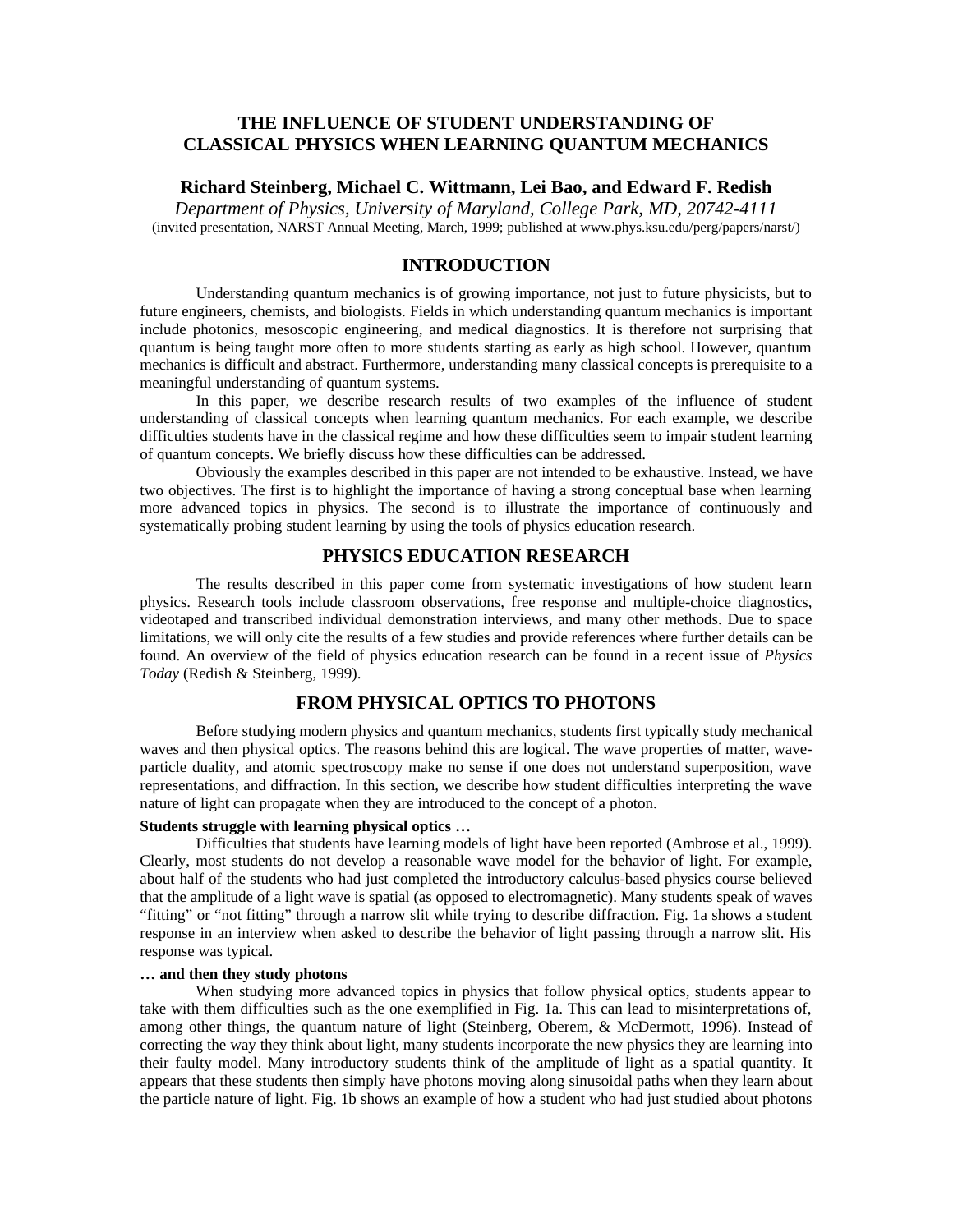

**Figure 1. Typical student descriptions of light passing through a narrow slit: (a) Diagram and explanation given by a student who just completed introductory calculusbased physics. (b) Diagram drawn by student who just studied the photon.**

describes the behavior of light as it passes through a slit. Other students had photons traveling up and down along the sinusoidal path.

### **FROM CIRCUITS TO BAND DIAGRAMS**

In teaching elementary quantum mechanics, band diagrams, and the fascinating properties of semiconductor devices, instructors typically assume that their students have a reasonable model of conductivity. After all, what sense can a MOSFET make if students do not have a functional understanding of current and voltage? In this section, we describe some of the difficulties that many students have when they study current and voltage in a college physics class and how these difficulties can limit understanding of students who are studying more advanced models for conductivity.

#### **Students struggle with learning current and voltage …**

McDermott & Shaffer (1992) have documented difficulties students have when they study current and voltage in college physics. They found that many students do not know what a complete circuit is, do not have a model for current as a flow, and do not have a functional understanding of voltage. At the University of Maryland, in an introductory calculus-based physics class dominated by sophomore



**Figure 2. Part of an examination question given to introductory calculus-based physics students after they had finished studying dc circuits. Only 16% of the 94 students in the class gave the correct ranking (A=D=E>B=C).**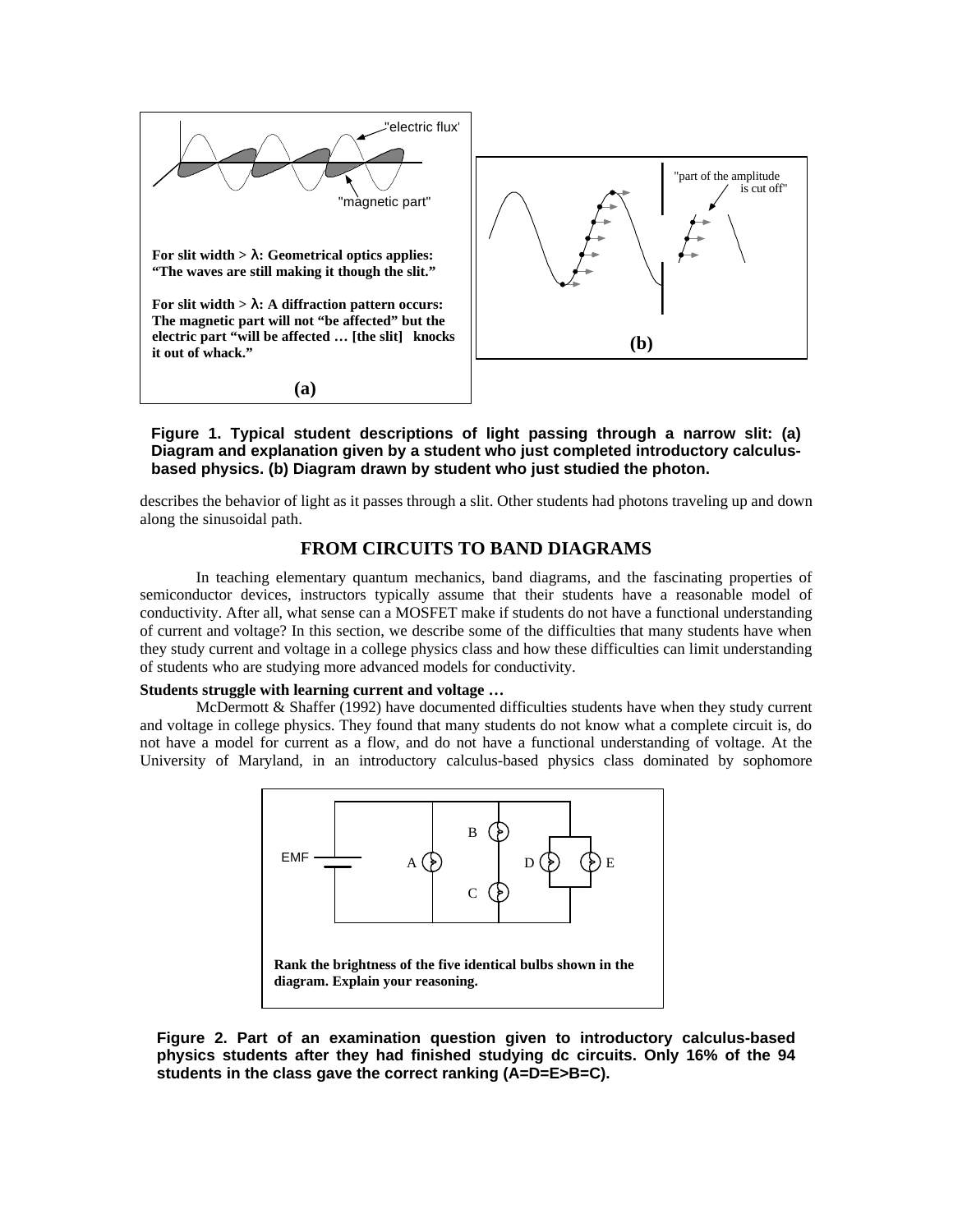engineering majors (many of them in electrical engineering) we reproduced these findings. For example, in a class of 94 students that had just studied dc circuits, equivalent resistance, Ohm's law, and Kirchoff's laws, only 16% correctly answered the final examination question shown in Fig. 2. Student difficulties, such as the current being "used up" in bulb B before getting for bulb C, were essentially the same as those described by McDermott & Shaffer.

#### **… and then they study semiconductor physics**

At the University of Maryland, we are exploring student understanding of microscopic models for conductivity after having taken several more advanced courses, including intermediate undergraduate electrical engineering courses. After all, it is often assumed that students overcome their difficulties as they revisit the same concepts in progressively more advanced contexts. We decided to administer one-on-one interviews using the protocol outlined briefly in Fig. 3. We thought this was a reasonable set of questions for this set of students. Unfortunately, of the 12 or so students we have interviewed so far, none of them have had a model for current suitable for accounting for the differences between conductors, insulators, and semiconductors. For example, about half of the students described conductivity similar to the student in Fig. 4. In explaining conduction in a wire, this student said that there is a "minimum voltage" necessary for there to be any current. (Note the qualitative similarities here with electrons being removed from a metal via the photoelectric effect.) Unfortunately, with this model, current first "kicks in" when there is a finite voltage and there is no mechanism to account for semiconductor physics. Other students describe differences in conductivity by the size of physical constrictions the electrons move through at the atomic level. Very few of the students interviewed invoked any kind of a drift velocity mechanism, charge carrier density, or band diagram. This is of particular concern since many of these students had studied how diodes and transistors work in great detail.

## **RESEARCH BASED CURRICULUM DEVELOPMENT**

At the introductory level, physics education research has guided the development of curriculum and instructional strategies with encouraging results (e.g. Redish & Steinberg, 1999). For example, having students work through materials where they can build their own models, strengthen their conceptual understanding, and exercise their reasoning skills has yielded marked improvement in instruction in both physical optics (Ambrose et al., 1999) and simple circuits (Shaffer & McDermott, 1992). We are now using this same paradigm in developing materials at the quantum level. Our preliminary results are encouraging (e.g., Steinberg & Oberem, 1999).

### **CONCLUSIONS**

Clearly there are many good reasons to teach quantum mechanics to a broad audience. However, the goal is not merely to turn this instruction into a vocabulary lesson or a mathematics exercise for the

- **1. Describe the behavior of resistor wired to battery (real circuit elements in hand).**
- **2. Contrast the behavior in the resistor and in the wire.**
- **3. Contrast the behavior when the resistor is replaced with one of a different value. Explain why the 2 behave differently.**
- **4. Repeat for insulator.**
- **5. Repeat for piece of semiconductor.**
- **6. Repeat for diode.**
- **7. Repeat for MOSFET. (Have one in hand and let student do what s/he wants with the three leads.)**

**Figure 3. Brief outline of interview protocol administered to students who had finished introductory calculus-based physics and at least one more advanced course in physics or electrical engineering. In qbout a dozen 45-minute interview, we often have not gotten past question 3 and have never gotten to question 6.**